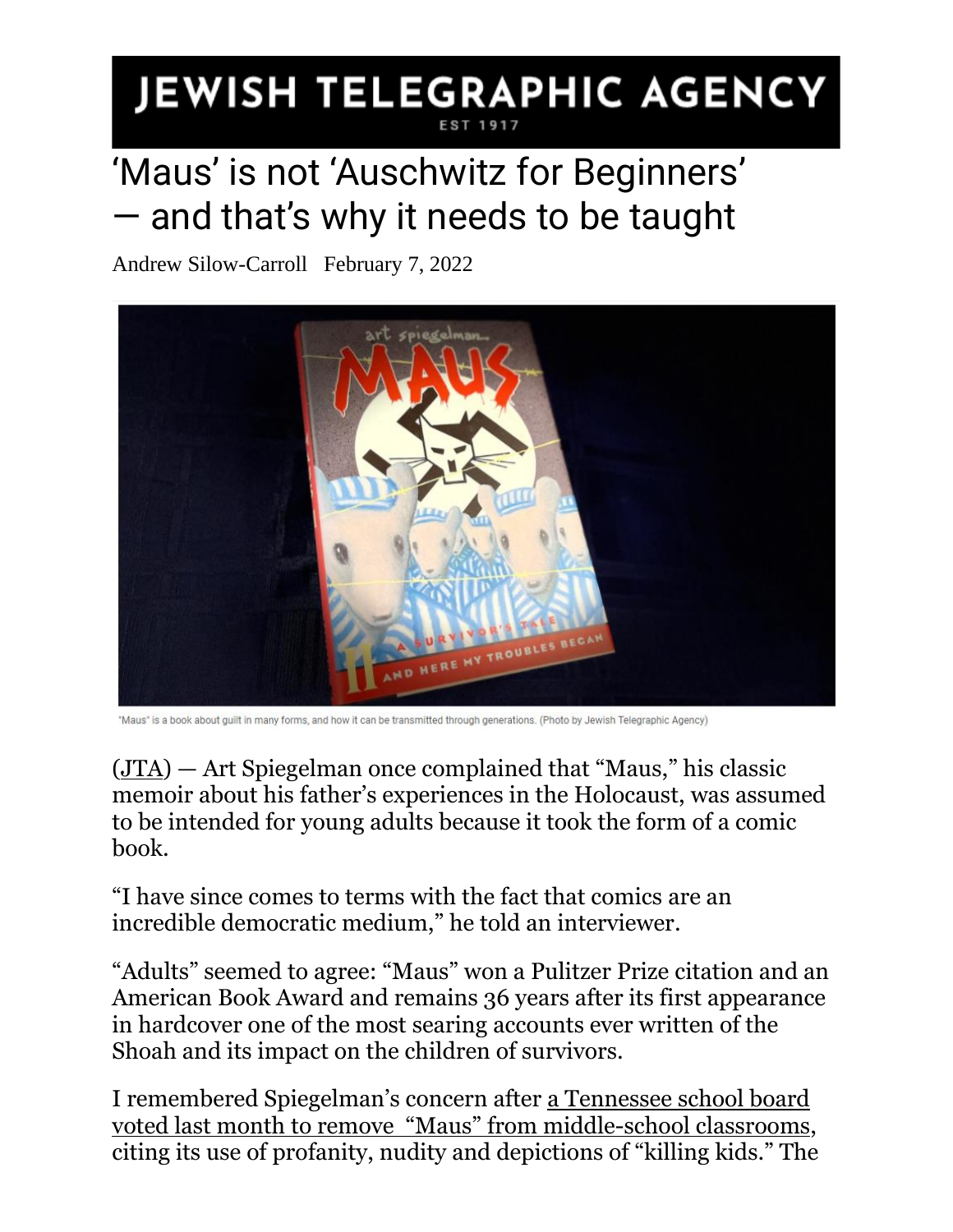reaction to the ban from outside McMinn County was swift and angry. [Booksellers offered to give copies away.](https://www.jta.org/2022/01/28/united-states/the-great-maus-giveaway-is-on-as-bookstores-professors-and-churches-counter-tennessee-school-boards-ban) A professor offered local students a free online course about the book. Sales soared. The fantasy writer and graphic novelist [Neil Gaiman tweeted](https://twitter.com/i/web/status/1486473393075802112), "There's only one kind of people who would vote to ban Maus, whatever they are calling themselves these days."

But the debate over "Maus" has in many ways done a disservice to Spiegelman and his epic project. Because to read some of the comments from defenders of the book, you'd think "Maus" is a challenging but ultimately tween-friendly introduction to the horrors of the Nazi years — a sort of Shoah textbook with mouse illustrations.

However, "Maus" is not, as Spiegelman once pointed out, "Auschwitz for Beginners." It is not  $-$  or not just  $-$  a book about "man's inhumanity to man," the phrase that actor Whoopi Goldberg got in trouble for using to explain the Holocaust. It is infinitely wilder and woolier and more unsettling than that. It is about the complex relationship between a father who has experienced the worst a person can experience, and a son raised in relative middle-class comfort. It is about mental illness and how a mother's suicide haunts the child who survives her. It is about guilt in many forms, and how it can be transmitted through generations.

I hadn't looked at a copy of the book in years before the current controversy, yet I could still recount by memory its opening almost frame by frame. A 10- or 11-year-old Artie is playing with friends in his neighborhood in Queens, when they abandon him on the way to the playground. Artie comes home to find his father Vladek in their driveway and explains through tears that his friends had skated away without him.

"Friends? Your friends…," says Vladek. "If you lock them together in a room with no food for a week… THEN you could see what it is, friends!"

With this little slice of childhood trauma, we are suddenly deep into the world of "Maus," where, as the first chapter proclaims, Vladek Spiegelman "bleeds history." Art Spiegelman does not deliver saintly characters oppressed by cartoon villains. His father, like his son, is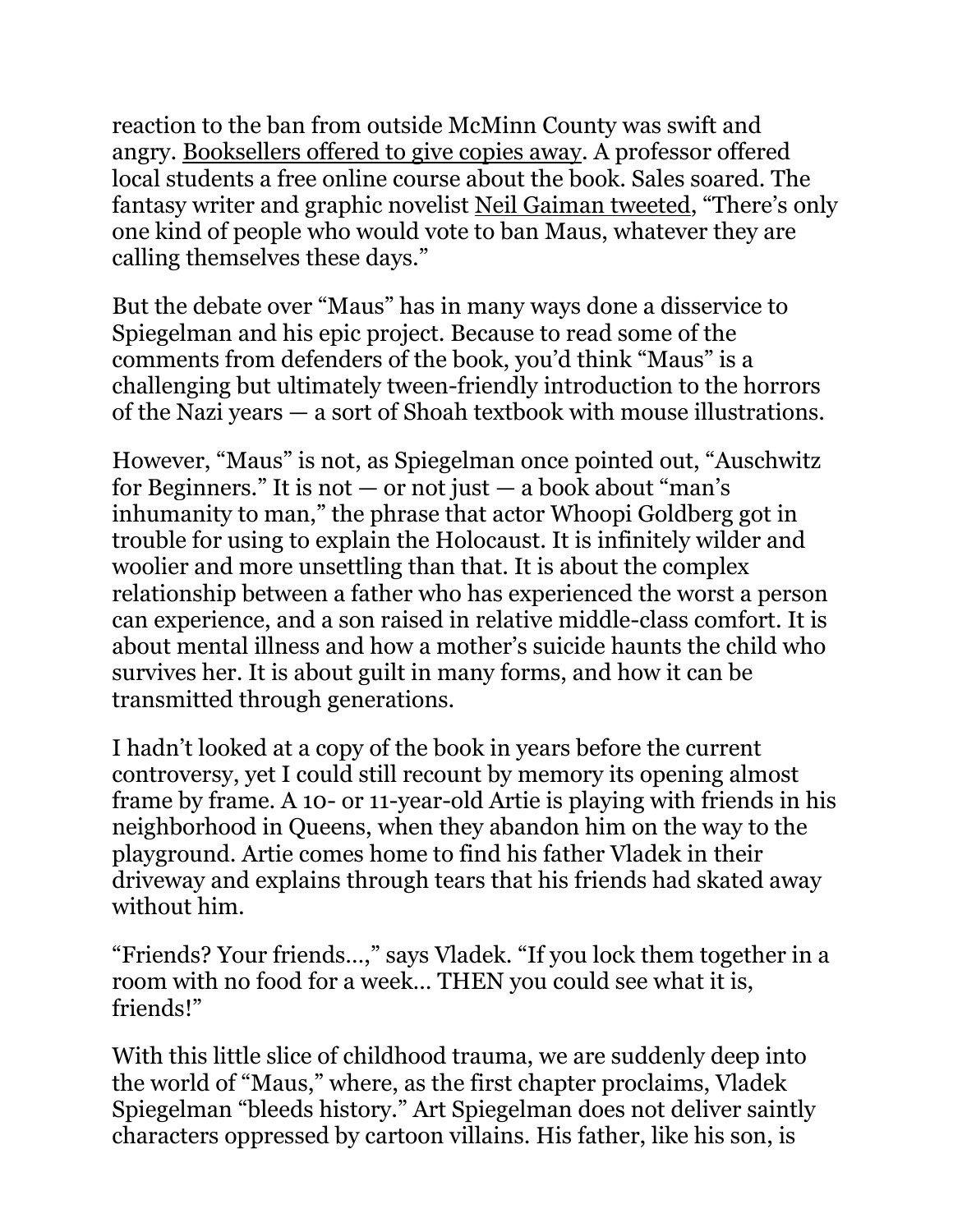deeply human and anguished, buffeted by his time in the camps and his wife's suicide and consumed by his own ingrained if understandable prejudices.

At one point in the second volume, Vladek complains to Spiegelman and his wife about the "coloreds" who he says used to steal from their co-workers in the Garment District. It's an unflattering version of his survivor father that Spiegelman could easily have left out of the book, but there is nothing easy about "Maus."

This week a writer asked me to consider publishing his essay about "Maus," in which he objects to the portrayal of Vladek's miserliness, both Spiegelmans' "narcissism" and the books' examples of "Jewish self-loathing."

He's not wrong, exactly. But the triumph and tragedy of "Maus" is its veracity – a commitment to the facts of Auschwitz matched by its honesty about the complexities and ambiguities of its victims and survivors. In an interview for the book "MetaMaus," Spiegelman explains that his book "seems to have found itself useful to other people in my situation, meaning children of survivors. … The mere idea of a child of survivors resenting and resisting his parents was breaking a taboo that I hadn't expected."

I for one don't see the harm in exposing children to books that may be beyond their years. And given the flood of content that comes the way of any child with a cell phone, laptop or television set, I find the idea of "protecting" kids from violent and sexual imagery in the name of education incredibly quaint.

But let's not pretend that "Maus" is ready-made for the teen market. "Maus" is "adult" not because of its depiction of corpses, its nudity and the acknowledgment that people have sex. It is adult in that it refuses to sugarcoat not just the horrors of the Holocaust, but the personalities of its victims.

It is not, in short, a book I'd give to a tween without hoping to discuss it, before and after — to help them understand not only what they might not understand, but to confront the things that none of us understands.